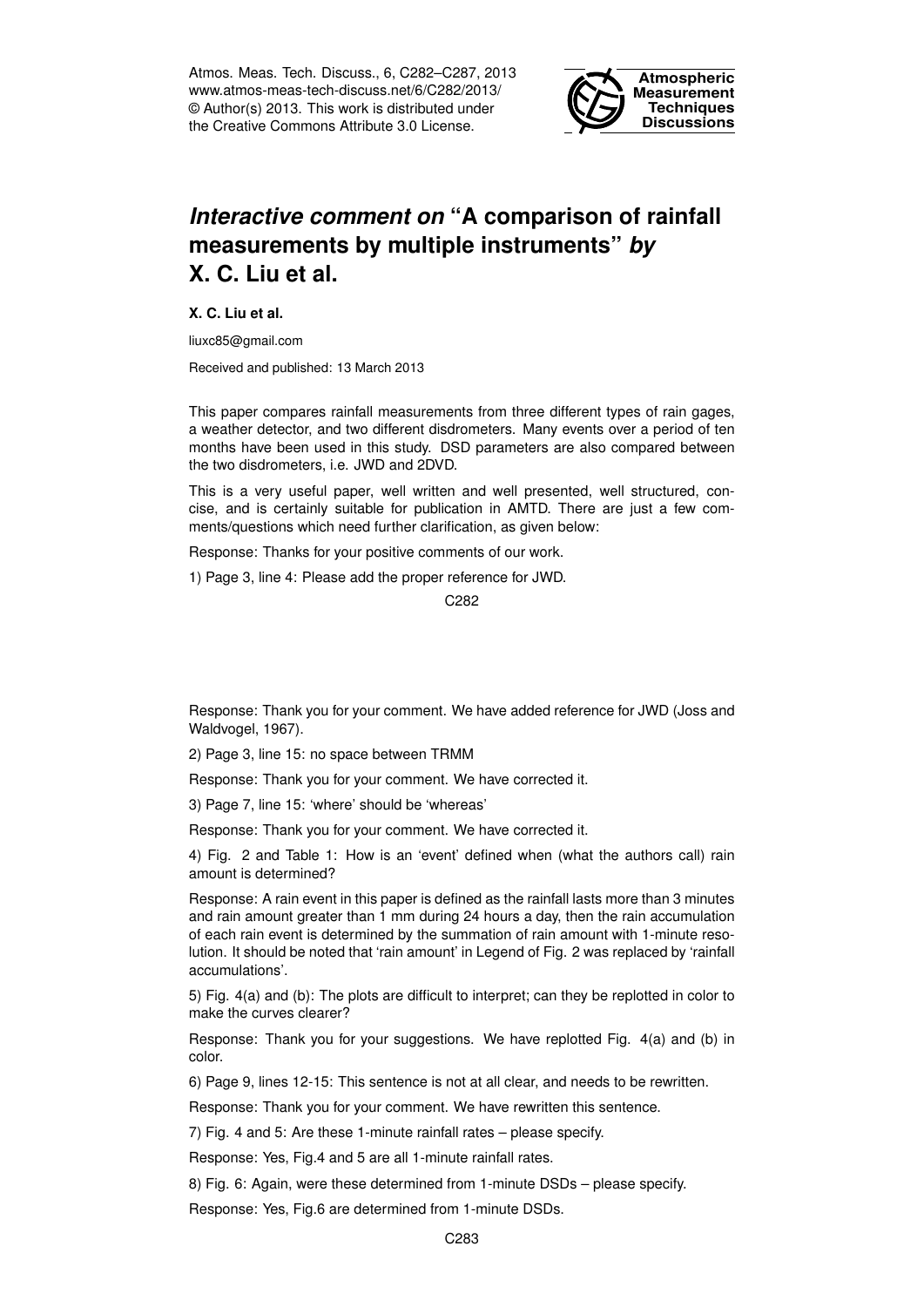9) Fig. 7a-d: it's not clear how many DSDs are used in each R interval case; do they represent the 'averaged' DSDs for a given R interval?

Response: There are 91, 9, 9, and 6 1-minute DSDs used in R < 5 mm h-1, 5 mm h-1  $<$  R  $<$  15 mm h-1, 15 mm h-1  $<$  R  $<$  30 mm h-1, and R  $>$  30 mm h-1 respectively, the DSDs in each R interval case have been averaged, therefore we believe that they can represent the average DSDs for a given R interval.

10) Also, regarding the JWD measurements, was dead-time correction applied (because this can alter the estimated DSD parameters)?

Response: We are sorry that the dead-time correction was not applied, we have applied the dead-time correction to the JWD measurements in the revised manuscript, and the correction is based on the technique discussed in Sheppard and Joe, 1994. Table 4, Figure 6 and 7 are revised accordingly; relative discussions are modified, which can be found in the revised manuscript.

11) Rain rate comparisons: much depends on the weighting function used in the comparisons, so justification for equation (3) needs to be elaborated upon. For example, why use dynamic weighting function – what are advantages, etc.

Response: Because there's no standard instrument that can obtain the true rain rate, a reference rain rate is needed for the comparisons, but different instruments have different performances for different rainfall intensity, the simple averaging method might be not suitable for the different rainfall intensity, some subtle changes and features might be neglected by this method. while the dynamic weighting function proposed in this paper are more sensitive to the rain rate by different instruments, it can provide a more standard reference for rain rate, which is suitable for the different rainfall events.

12) For rain rate and DSD parameters comparison, would there be improvements if a running average over 3 minutes is used? If so, by how much.

Response: We have reran our comparisons with an average over 3 minutes, it is found

C284

that 1) the evolution curve of rain rate are smoothed by the average over 3 minutes; 2) there is a slight improvement for rain rate comparisons, the rain rate by individual instrument and reference rain rate have a better correlation coefficient and a small standard deviation, shown as figure bellows, for example, correlation coefficient between the TBRG and reference changes from 0.9259 to 0.9760, and std changes from 5.77 mm h-1 to 3.37 mm h-1; 3) but because the DSD parameters are already averaged in each R interval case, there are not improvement for DSD parameters comparisons.

Interactive comment on Atmos. Meas. Tech. Discuss., 6, 519, 2013.